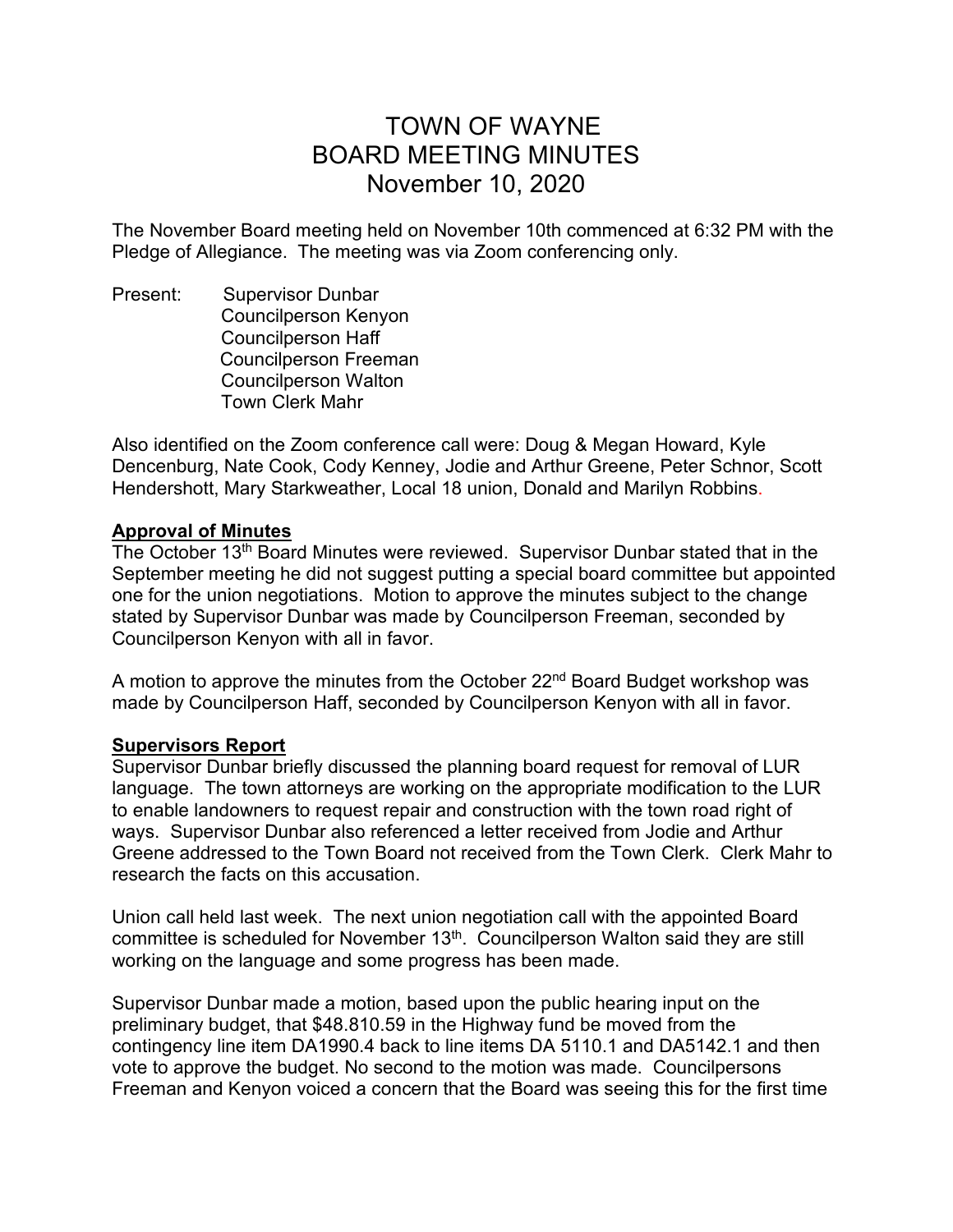and needed time to discuss since it was not part of the original package sent out. Councilperson Walton recommended another Budget board workshop be set up to discuss this proposal. Supervisor Dunbar stated the requested change was straight forward and shouldn't require extra time and that the Board has an obligation to approve the 2021 budget in a timely fashion. Councilperson Walton countered that the Board had until November 20<sup>th</sup> to adopt the budget and reiterated his request for another meeting. Councilperson Kenyon stated she was not comfortable acting on a motion that was sprung on the Board without any warning. She also stated that Councilperson Walton had missed (2) workshops due to illness and should be allowed time to review the preliminary budget. It was decided to hold a special Board meeting on Thursday, November 19th at 6:00PM to complete the budget.

Councilperson Haff voiced a concern that the board packet was sent out on Thursday and this proposal was not brought to the Board's attention until now. Supervisor Dunbar stated this was a motion and didn't need to be brought up earlier. Councilperson Haff responded then the Board is tabling the motion and also voiced a concern over why Supervisor Dunbar did not vote for the preliminary budget. Supervisor Dunbar responded he didn't agree with reducing the highway department staff in the budget process. Supervisor Dunbar also stated that budgeting was done in the past by understating expected revenues and overstating expenses. This has led to an accumulation of cash in a false way that he is attempting to correct.

Supervisor Dunbar presented a budget modification resolution:

Debiting A599 Appropriated Fund Balance \$ 8,811.79

Crediting the following:

|                  | A1620.13 Town Clean-Up          | $\mathcal{S}$  | 45.00      |
|------------------|---------------------------------|----------------|------------|
| A1420.4 Attorney |                                 |                | \$7,000.50 |
|                  | A1410.46 Clerk Travel           |                | \$ 66.98   |
|                  | A1620.42 Contractual Barn       |                | \$1,684.69 |
|                  | A3620.45 Code Enforcement Phone | $\mathbb{S}^-$ | 14.62      |

A motion to approve the budget modification was made by Councilperson Kenyon and seconded by Councilperson Freeman with the voting as follows:

| <b>Councilperson Kenyon</b>  | Yes       |
|------------------------------|-----------|
| <b>Councilperson Freeman</b> | Yes       |
| <b>Supervisor Dunbar</b>     | Yes       |
| <b>Councilperson Walton</b>  | Yes       |
| <b>Councilperson Haff</b>    | <b>No</b> |

Councilperson Freeman asked that Supervisor Dunbar run a detailed year to date expenditure report for the board to review.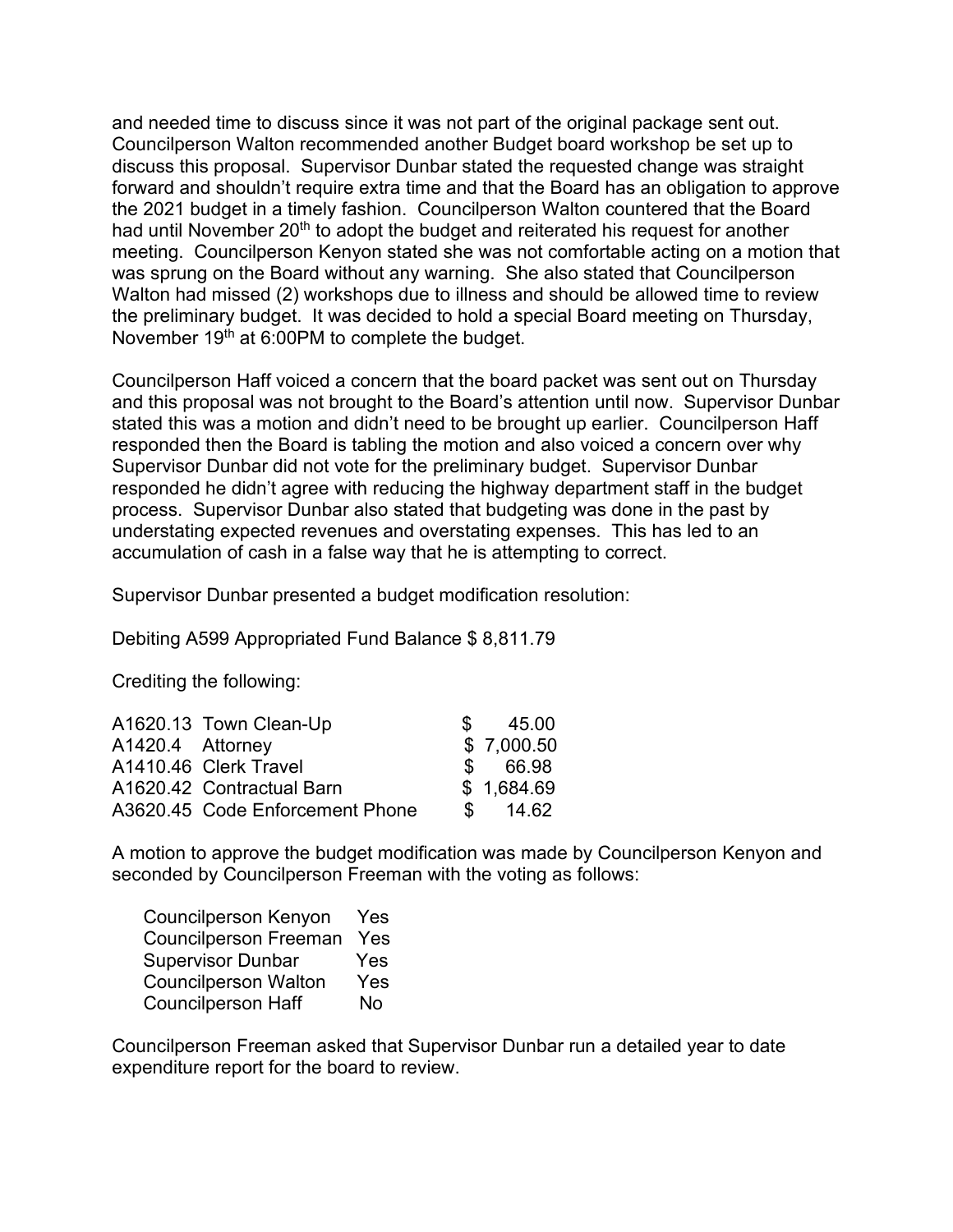Supervisor Dunbar presented a motion to appoint Mr. Jeff Martin to the vacant planning board seat from his position as alternate and appoint Mr. Scott Hendershott to the alternate position. Councilperson Kenyon asked for Mr. Martin to give a letter of interest. Councilperson Freeman was uncertain as to whether Jon Serdula was remaining on the Planning Board and also serving as an alternate on the Zoning Board. Until this is clarified the board should table any motion.

Supervisor Dunbar stated that NYS Town Law stipulates that one new member should be appointed to the zoning and planning boards each year. A reappointment of a member whose term is expiring should only take place if there are no alternative candidates. Supervisor Dunbar indicated that since this has not been the case in the Town going forward the board member with the most seniority term should rotate off at the end of 2020. Supervisor Dunbar prepared a list of positions that should be advertised for Town Board appointments at the January organizational meeting. Councilperson Freeman asked Supervisor Dunbar to provide a copy of the Town law he was referencing so the Board could review before taking any action.

The monthly Supervisor Report was reviewed. Councilperson Haff asked why the Keuka Lighting line item was not reduced based on the vouchers approved in September and expressed concern over what line items in the budget were being debited. Councilperson Haff questioned whether the book keeping was properly taking the monies out of the correct line items. Supervisor Dunbar stated he took over a ridiculous accounting mess and that for years the Town would get out of financial control. Supervisor Dunbar also stated to remedy this condition the Town had to hire Carol Golden at the end of each year to straighten out the books so that they could be closed.

# **Clerks Report**

The Clerk's monthly report for October was presented with minimal discussion. Clerk Mahr stated the fees received year to date have exceeded last year's total fees. Motion to approve the Clerk's Report was made by Councilperson Kenyon and seconded by Councilperson Freeman with all in favor.

Abstract 11 Vouchers submitted were broken down by:

| • General Account | Vouchers 227 - 246 | \$11,965.22  |
|-------------------|--------------------|--------------|
| • Highway Account | Vouchers 114 - 122 | \$137,911.00 |

Councilperson Freeman asked about Voucher 246. Supervisor Dunbar said this invoice was for an estimate of half of the workman's compensation bill. Following the audit another bill will be issued. Councilperson Haff asked about water well easement Harter Secrest bill. Supervisor Dunbar stated the bill was for research performed by Harter Secrest to see if the Town could grant an easement for a property in Sylvania Beach which was being sold. Councilperson Walton made a motion to approve the vouchers seconded by Councilperson Kenyon with all in favor.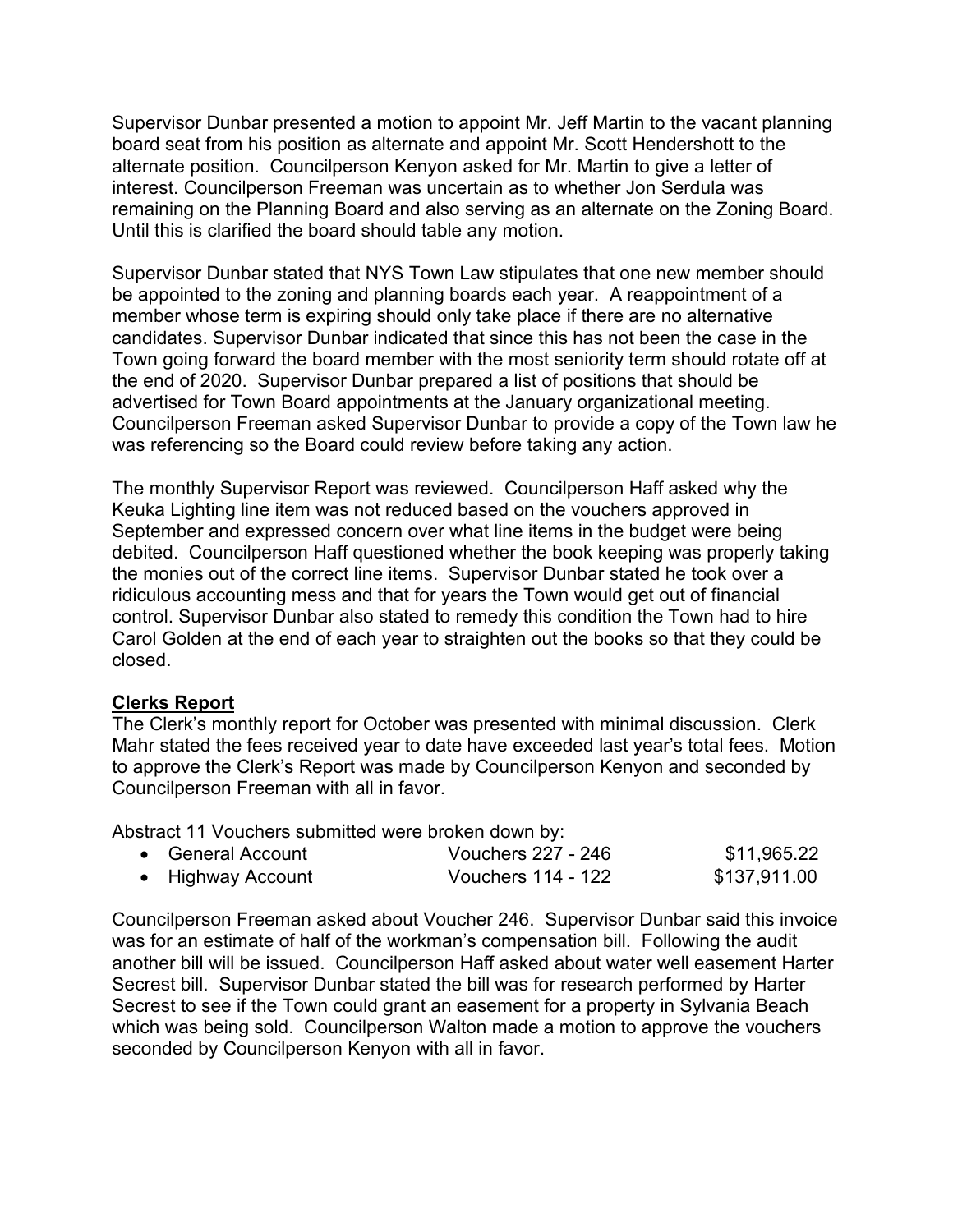# **Justice Report**

The yearly justice audit needs to be performed. Supervisor Dunbar will work with Judge Freeman on it. Councilperson Kenyon asked if names could be redacted on the Judge's monthly report. Though it is public information Clerk Mahr will address.

# **Assessor Report**

Assessor Oliver included in the Board packet a memo updating status of the recently completed revaluation. The town has been subpoenaed for another law suit regarding the revaluation. The proposed action will not take place in small claims court so the Town will need to contact Harter Secrest to engage. Supervisor Dunbar stated the Town's insurance policy can cover law suit legal expenses.

### **Highway Superintendent**

Superintendent Howard reported that 517.6 gallons of fuel was used in October. roadside mowing should be finished for the year. East Lake Road had pipe repair work and patching. The department is now preparing for winter. The sanders are ready and the Kyle's Western Star is having its plow hydraulic system undergoing maintenance. There was sign vandalism amounting to \$205 in damages. There is also an issue with a water line which has been sticking up at the boat launch. The DEC needs to address and Superintendent Howard has contacted them.

Superintendent Howard stated he has received complaints about the Compost Site not being opened on time on October  $30<sup>th</sup>$ . The plan is to close the site after the  $21<sup>st</sup>$  of the November. Superintendent Howard also reviewed the final costs and revenues for the Town Clean Up.

Supervisor Dunbar questioned what are the issues regarding Coryell Road stating he has been fielding many complaints. Superintendent Howard explained unlike the other town road repairs that required oil and stone resurfacing Coryell is a project. The road needs to be completely rebuilt from the base up. Supervisor Dunbar also asked for Superintendent Howard's opinion on how many workers should the department staff citing concerns with the proposed budget cuts when work is not getting completed. Superintendent Howard responded that (3) employees sometimes is too many and other times it is not enough.

Superintendent Howard asked why there was only 15,000 left in the winter payroll for the remainder of the year. Supervisor Dunbar responded that more monies can be transferred from contingency funds if need be.

# **Code Enforcement Officer**

The monthly code enforcement was reviewed with no discussion. CEO Harrop expressed his concern with freezing of salaries in the 2021 budget. The zoning and board minutes were presented with no discussions. The draft planning board minutes had some minor updates. The final minutes with these changes have been posted on the website.